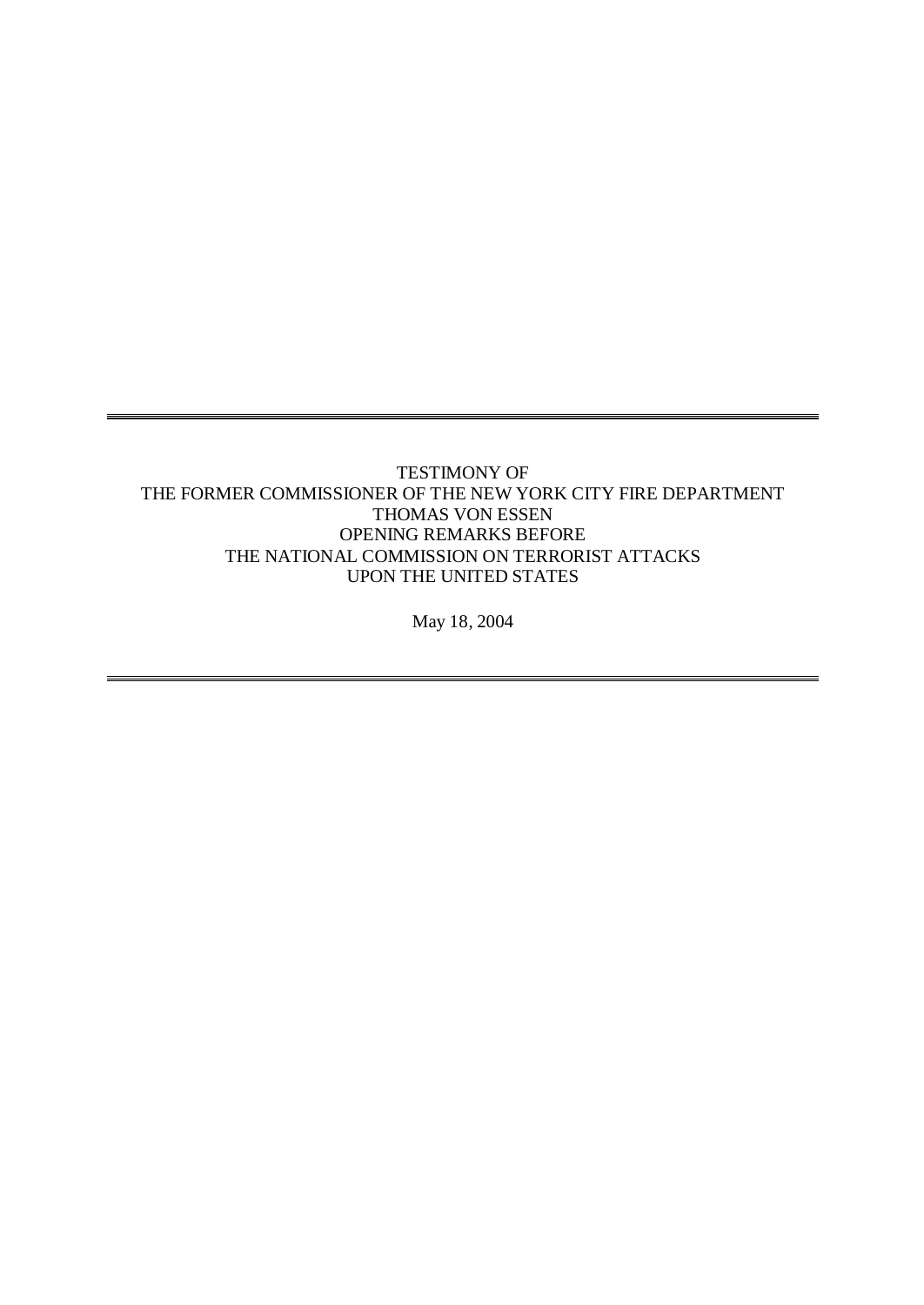## FORMER COMMISSIONER OF THE NEW YORK CITY FIRE DEPARTMENT THOMAS VON ESSEN OPENING REMARKS BEFORE THE NATIONAL COMMISSION ON TERRORIST ATTACKS UPON THE UNITED STATES

The New School New York City

May 18, 2004

Good Morning Commissioners.

Thank you for inviting me to be here today. I welcome this opportunity to share my experiences on September 11, 2001.

I have thought about September 11th, and those who we lost, every day for the last two and a half years. To truly understand what happened in New York City on 9/11 you need more than simply the recounting of events. You also need to understand the people involved and the magnitude of the situation they confronted. Enough time has passed that I fear we have lost a true sense of that day, and the days that followed.

The hundreds of New York City Firefighters, Police Officers, EMS Officers, Port Authority Police Officers, Emergency Management responders, and other first responders who rushed to the World Trade Center, deserve our praise and unyielding gratitude for their courage and dedication in the face of the greatest disaster in this nation's history. Their sole purpose that morning was to save lives. They put themselves in harm's way to help those in need.

That is what firefighters do everyday. That is who they are. We have to make sure that their bravery and valor is fairly and properly represented in this process.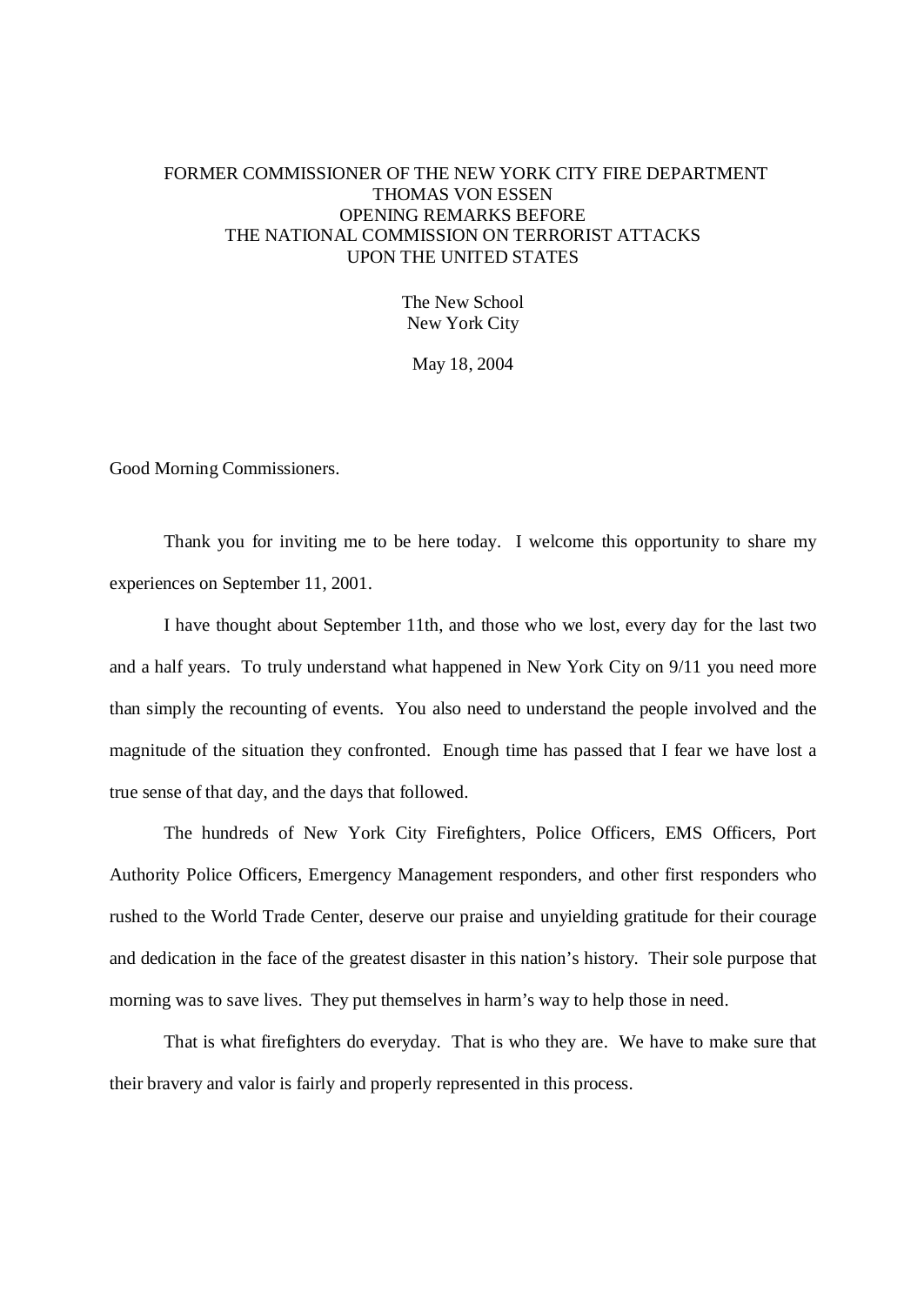The enormity and ambiguity of the circumstances that morning must also be kept in our minds as we examine the events of 9/11. Two of the tallest buildings in the world were on fire, tens of thousands of people were inside, and the largest rescue operation in history commenced in a matter of minutes. The scope of this catastrophe would multiply drastically, to a scale never seen before by first responders in America. As much preparation, practice and experience as we had, nothing could have ever really prepared us for what happened, or how fast the events would unfold. I say without hesitation, that the men and women of this City, rescue workers and civilians alike, did a phenomenal job that day.

When I arrived at the North Tower of the World Trade Center, soon after it had been hit by the first plane, it was a scene that defied belief. Even after 30 years as a firefighter, I had never witnessed this level of destruction. I knew that we could lose thousands of civilians above the impact area. There was debris and broken glass all over the ground, as well as many obvious casualties.

As I entered the North Tower lobby, Chief of Department Pete Ganci, was on his way out. He had already evaluated the situation in the lobby, and he was establishing a staging area and more strategic command post on West Street, across from and west of the tower. The Chief of Department is the highest-ranking officer in the Fire Department, and he was the overall Incident Commander. Prior to Chief Ganci's arrival at the site, Chiefs Joe Pfeifer, Pete Hayden and Joe Callan had established the initial lobby command post in the North Tower. Chief Callan was the highest-ranking chief on the scene in the lobby and he was in charge in the tower. We all knew that this was already the biggest disaster we had ever encountered. But as always, we also knew that we would do what needed to be done, one step at a time.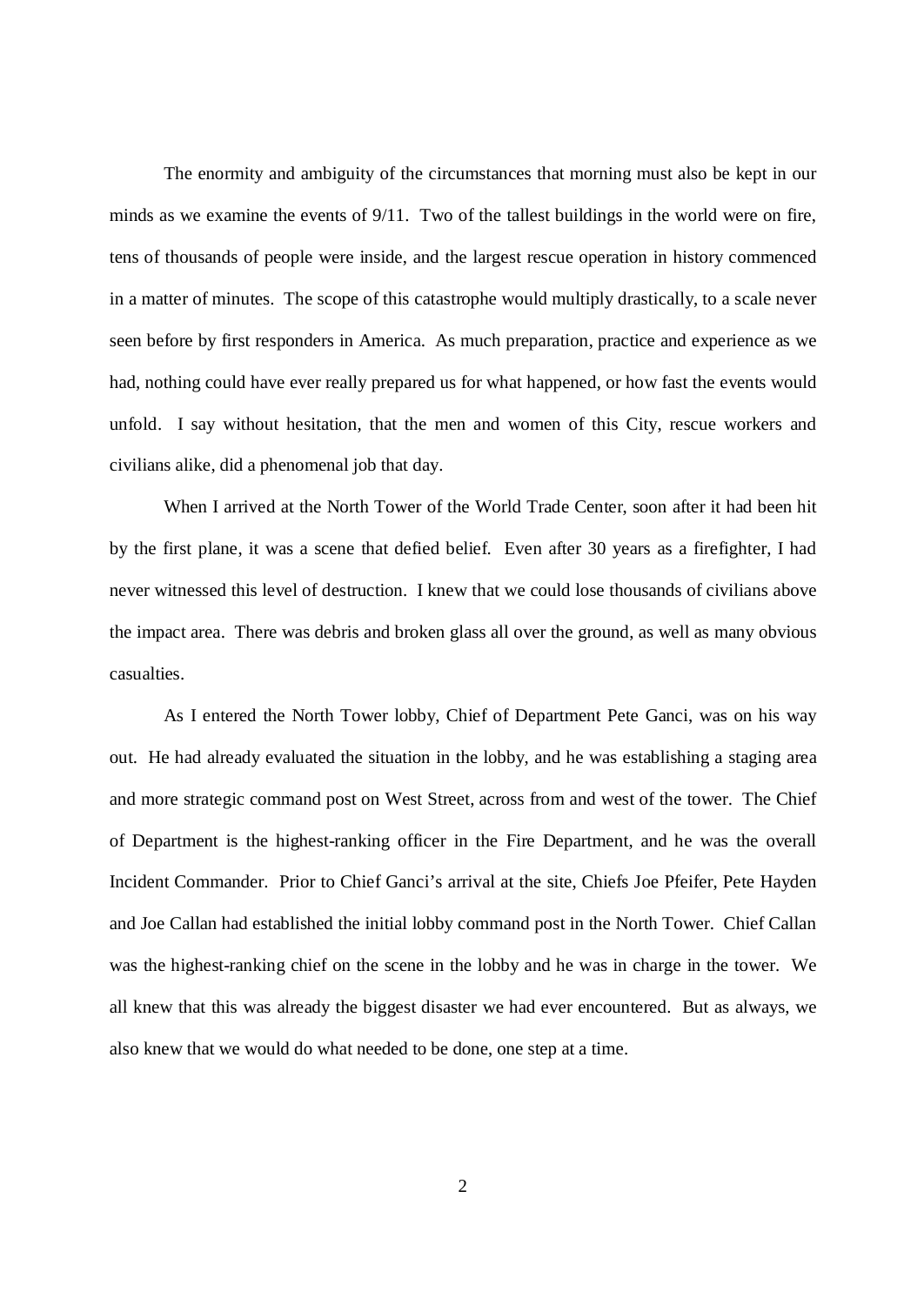Notwithstanding the conditions, the scene in the tower lobby was relatively calm; it was a combination of control and chaos that is a characteristic of a fire scene. In accordance with our standard practice in hi-rise fires, the chief officers were sending units to gather information, staging the firefighters, and developing a strategy and tactical approach. The first units that had arrived were already climbing the stairs to establish personnel and equipment staging areas on upper floors, others were waiting for their orders. More firefighters and chiefs were arriving all the time to support what was expected to be a very long operation. The units had been dispatched in response to Chief Ganci's call for a Fifth Alarm – the highest level of mobilization in the Fire Department.

Then, at approximately 9:03, the South Tower was hit. Chief Ganci called a second Fifth Alarm. Chiefs Donald Burns and Orio Palmer went to the South Tower to set up a third operations post to manage the response there. Instantly, the largest and most difficult rescue operation ever set in motion doubled in size and complexity. Sometime after the second plane hit the South Tower, I left the North Tower lobby and went to the command post on West Street. Once outside, I looked up, and saw the huge burning hole in the North Tower, and the debris and bodies falling. I've heard it said by others, and I knew that every firefighter on the scene was thinking the same thing – how horrible it must have been up there, that people were driven out of the windows by the heat.

Even though I had been a firefighter for many years, my role as Commissioner was not incident command. Fire Commissioner is a civilian post, and one of my many responsibilities was to make sure the Mayor had as full an understanding as possible of the situation we faced. From the West Street command post I went to join the Mayor, who was already with Police Commissioner Bernard Kerik and Director of the Office of Emergency Management Richard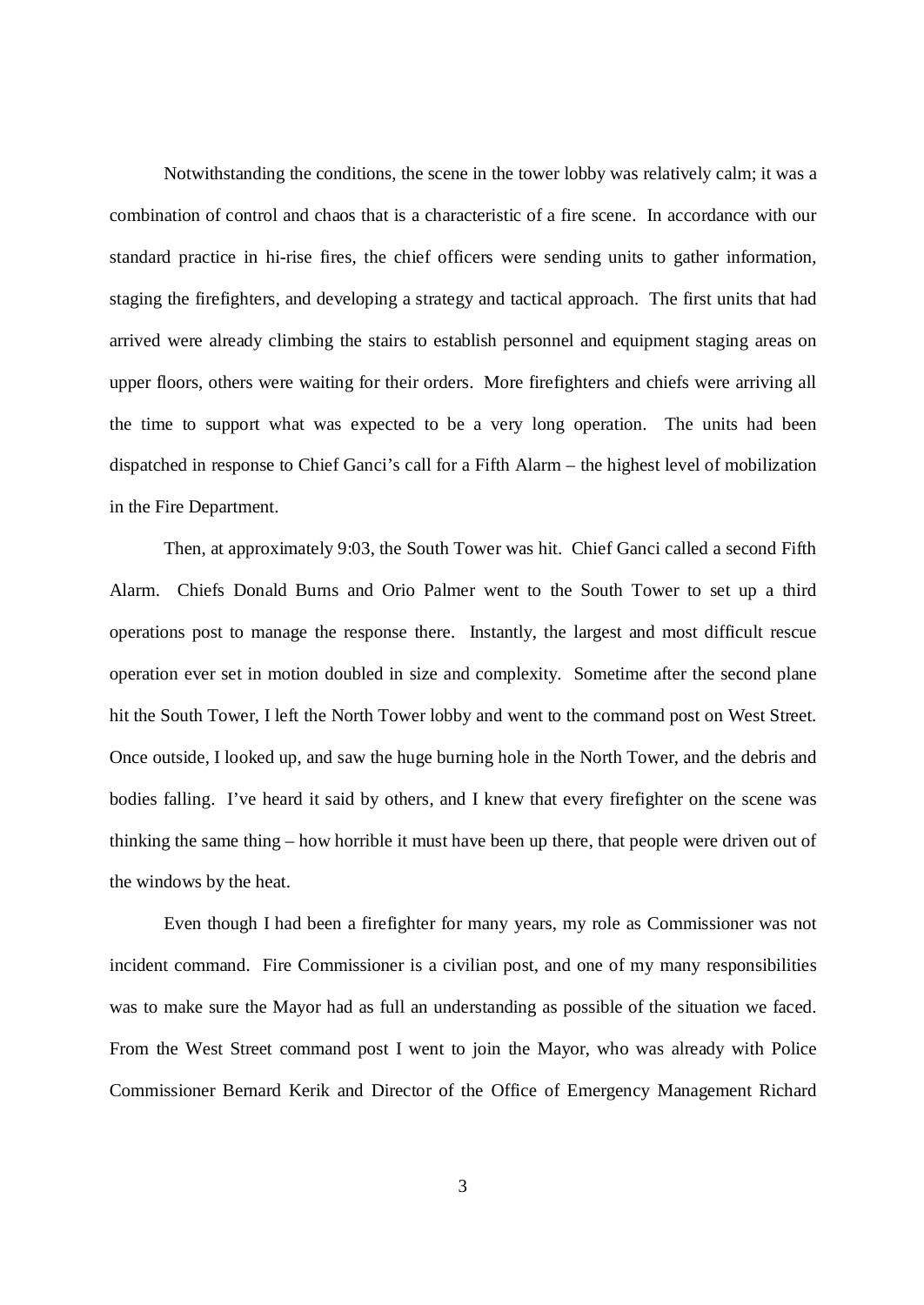Sheirer. With the Department Chiefs in command, I knew that the rescue operation at the World Trade Center was in the most capable hands there were.

These men were the most seasoned and practiced fire chiefs in the nation. They had done hundreds of drills and responded to thousands of emergencies. They knew how to take control of a crisis, how to handle ambiguity, and how to make the critical decisions needed to save lives. Simply stated – they were the experts. No one could have done a better job.

Was everything perfect? Of course not, it never is in this business. Did they know everything they would have liked to have known? Not at all, they never do in these situations. As I said before, you have to remember the circumstances they were under. Two Fifth Alarms within fifteen minutes was unheard of until that point. It wasn't a case study or a tabletop drill. It was real, fast moving and horrifying. What they were able to accomplish was extraordinary. Though we suffered great losses, thousands of people were saved. I have no doubt that they did everything they could to ensure the safe evacuation of those buildings, by both civilians and firefighters.

On a technical point, it is important to understand how the Fire Department works when fighting hi-rise fires. We had three command posts, because we needed three; and we located them where they were needed based on years of best practice. The chiefs need to be as close to the operation as possible in order to understand, on an ever-changing basis, the needs of the operation. They must be able to evaluate the situation instantaneously to make crucial timesensitive decisions.

There has been much commentary about the number of firefighters, both on duty and off, who responded to the World Trade Center on 9/11, and there has been criticism about trucks "riding heavy" – or having more than the usual number of firefighters. The fact that a number of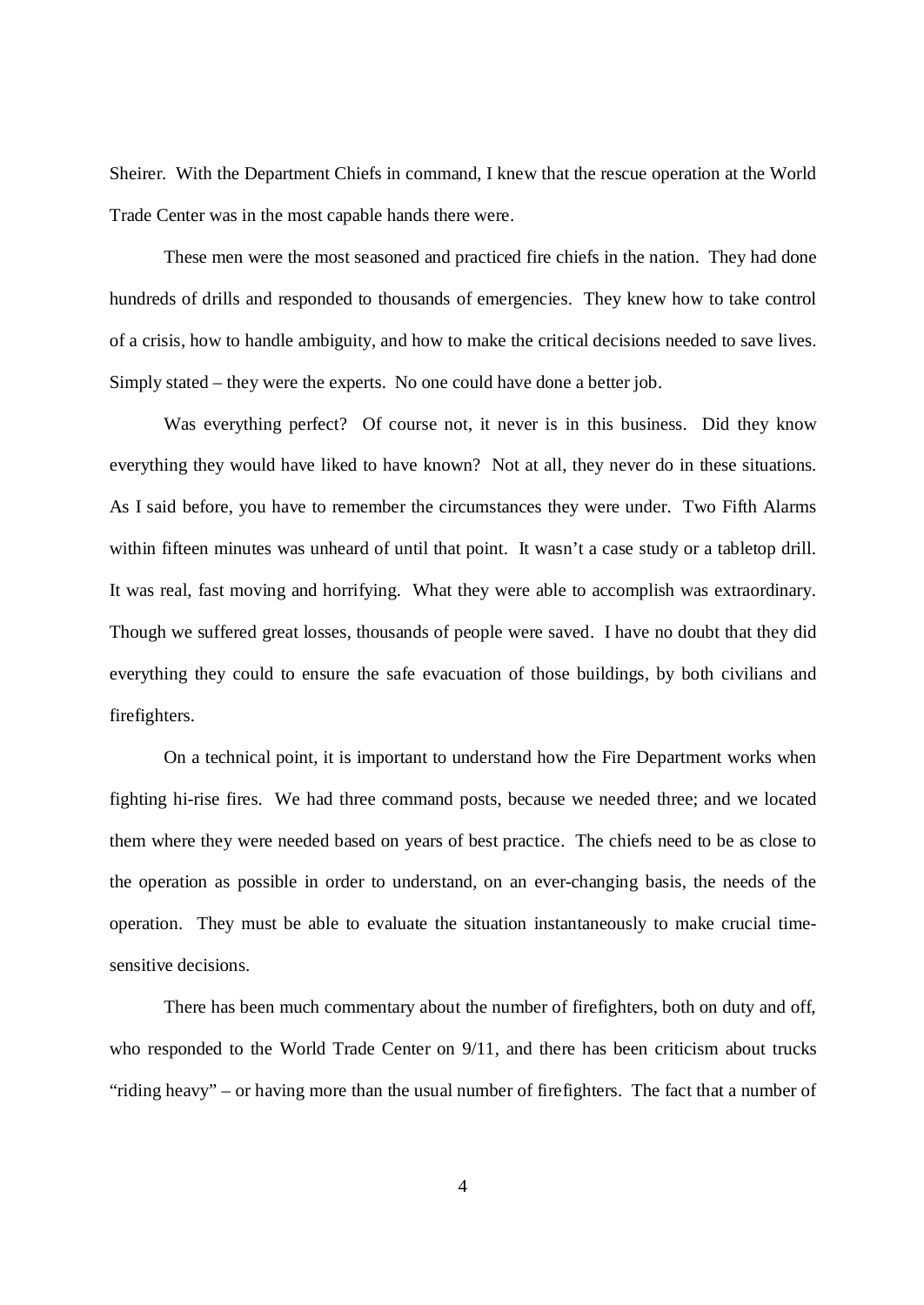trucks were riding heavy was a good thing - at the time we needed all the help we could get. There was still an officer on each truck in charge of his men. Additionally, due to the size of the operation, Chief Ganci had called in a third Fifth Alarm a short time after the South Tower had been hit, and we also had a full recall in effect. However, very few units actually self-dispatched to the site. I do not believe that riding heavy, or even the relatively few firefighters who showed up on their own, impacted command and control of the operation in any significant way.

We had hundreds of firefighters, who without hesitation, put themselves in danger to save lives. It is important to remember that every firefighter who responded did so out of an unwavering commitment to the job, to the people of this City. No one could ask for a more dedicated Fire Department.

We have heard civilians in the buildings say over and over how much it meant to them, how much hope and security it gave them, to see firefighters going up the stairwells as they were coming down.

Let me speak for a moment about the communication issues on 9/11. There were problems with communications. Nothing worked all the time. Everything worked some of the time. Cell phones, the point-to-point Department radios, all alternately worked and did not work. The unprecedented circumstances had an understandable impact on the communications plans and systems.

One of the biggest problems was the amount of traffic on the radios that day. Firefighters normally use their radios to talk to each other point-to-point. They do not go through a central dispatch. And that is very important in an operation – firefighters need to be able to talk to each other about the conditions they are facing at the scene of a fire. The downside is that due to the limited number of channels available only, one transmission can be made at a time, and it limits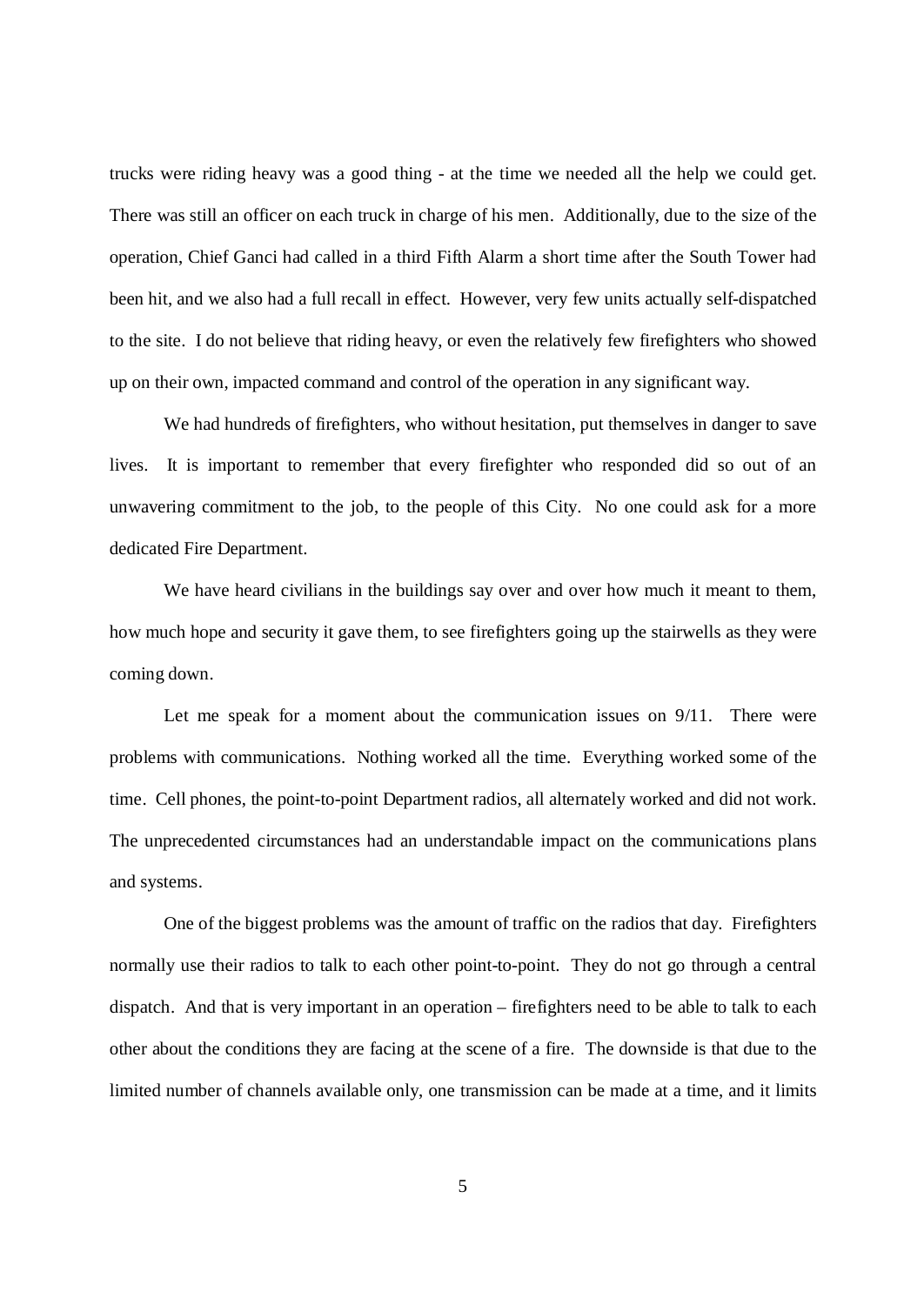the use of that channel by another firefighter. With a few hundred firefighters at one operation, the radios were overwhelmed with competing transmissions. In the communications industry, this is called "stepping on each other." We had never had an emergency operation of this size, and so we had not experienced this difficulty to this extent.

We also know there was difficulty with the repeater system in the towers. Like everything else it worked and didn't work. Some Chiefs used it for some of the time, and some did not because they had tested it and it didn't appear to be working correctly at that point.

What matters most is whether the radio and repeater difficulties had a significant impact on the operation or on the evacuation of the buildings. It is, of course, impossible to know the definitive answer to that question – and anyone purporting to have the definitive answer is being less than honest. We do know that evacuation orders were given, both before and after the South Tower collapsed. What we will never fully know is how many received the evacuation orders and how many did not – how many continued the operation despite the orders, or how many were on their way out but just didn't make it in time.

We've heard the evacuation and "may day" orders on tapes and on videos, and both civilians and firefighters have stated that they heard the evacuation orders. We know that firefighters and other emergency rescue personnel passed on these orders to each other. We know that some evacuated and some did not even after receiving the orders. We've been told of situations where NYPD Emergency Service Unit Officers, who were evacuating, passed the evacuation orders on to firefighters who were climbing up, firefighters who acknowledged receipt of the orders, and then continued to climb.

To understand all this, it is important to understand what it means to be a firefighter. Firefighters do not run away. They do not leave if they think they can stay. They will not leave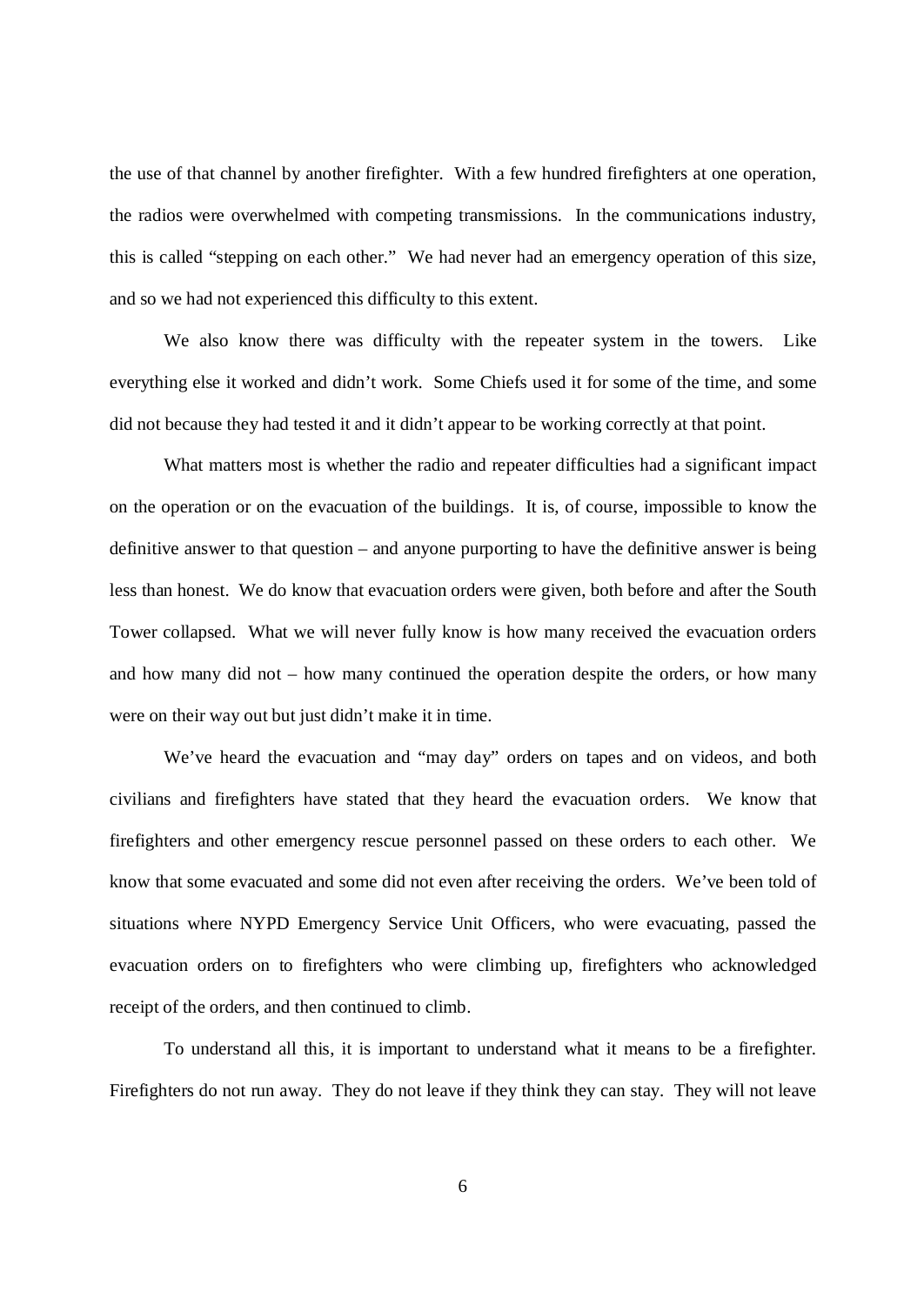their brothers. This, of course, is not to say that the firefighters who were able to evacuate were in any way less courageous or dedicated. It means simply that, as it has always been with firefighters in the New York City Fire Department, when faced with critical decisions, firefighters do what they believe the immediate situation requires of them. For many firefighters, an evacuation order means "get the civilians out, get all my guys out, and then I go." One team on their way out may have stopped to help some injured civilians, another team may have just cleared a floor and escorted the civilians down. We will never know what decisions many of our firefighters made that day. But I do know that firefighters do not abandon civilians in distress to save themselves.

Without question I wish so many more had evacuated. The emptiness from the losses that day has never left me, not for a moment.

I have been asked to comment on the FDNY radio situation before 9/11. When I became Commissioner in 1996 the Department had already been moving towards upgrading their radios to an interoperable, interagency system, and switching from analog to digital. Our analog radios had limited frequencies available, the upgrading process would allow us to acquire more channels and better technology for interagency coordination. In March 2001, we gave all the units the new digital versions of the radios. Although the radios appeared to be the same, the digitals performed differently from the analogs. There were some problems reported in the field and safety concerns were expressed by the firefighters and chiefs. I immediately recalled the digitals and had everyone go back to the radios they were using before. One of the reported problems with the digital radios was that messages transmitted simultaneously cancelled each other out – the transmissions were "stepping on each other." We planned to re-release the digital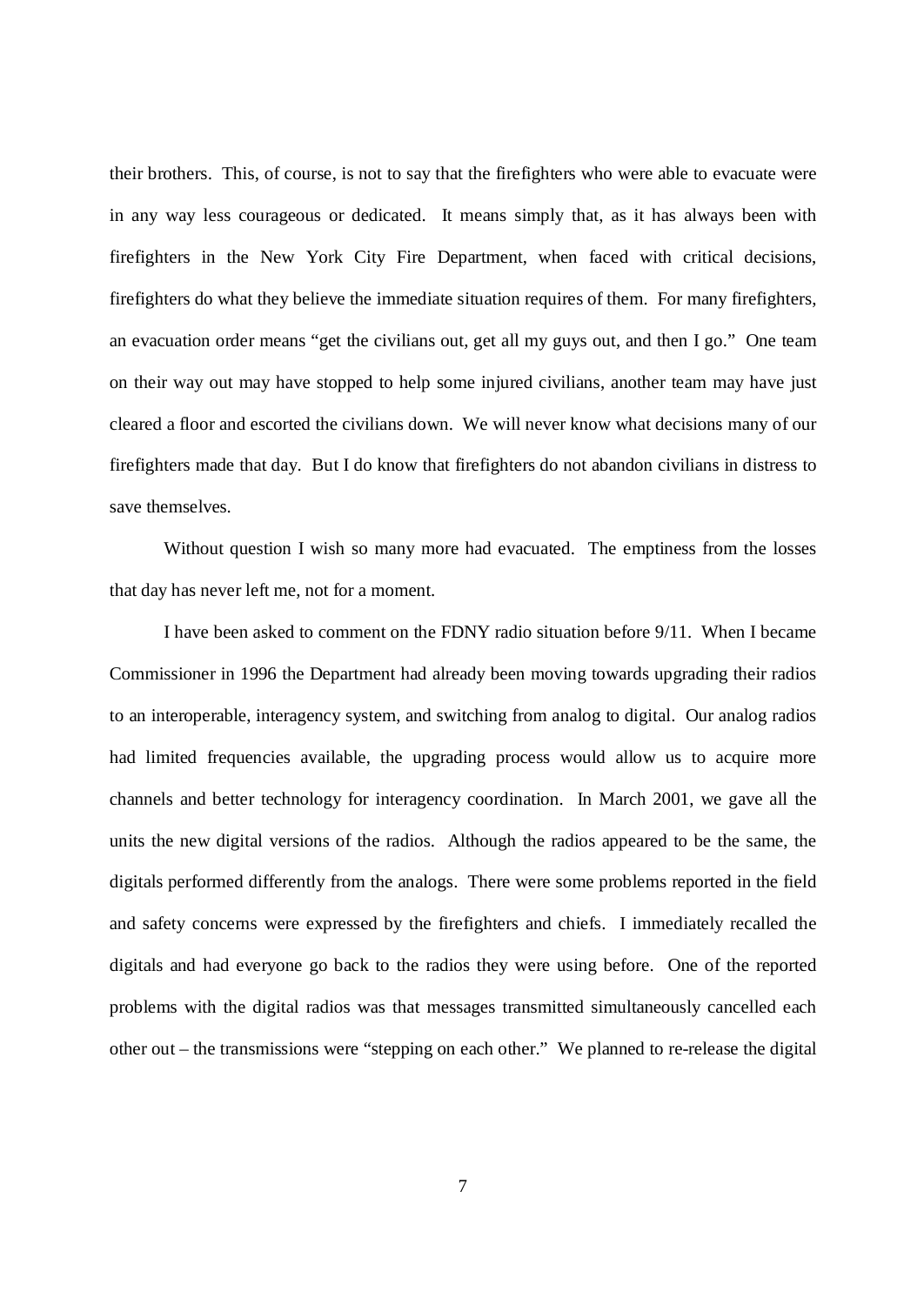radios after we had thoroughly investigated the problems reported and provided the units with more extensive training on how to operate them more effectively.

I have also been asked to discuss the coordination between the Fire Department, the Police Department and the Office of Emergency Management.

The Fire Department and the Police Department have always had healthy or productive competition. Sometimes it created problems – not on September 11th. The Fire Department and Police Department worked together extremely well, but it is important to remember that they had very different jobs to do. The Fire Department's job was to run the rescue operation, to get as many people out of those buildings as we could. The Police Department's job, except for their Emergency Service Unit teams who were part of the rescue operation, was to direct the evacuation away from the area, secure the perimeter and protect the rest of the City. We did our job and they did theirs.

As for OEM, it was critical to the coordination of the rescue and response. There were OEM representatives in the North Tower lobby and at the West Street command post from the very beginning, and they provided crucial information to the Chiefs. While the loss of the OEM Emergency Operations Center at 7 World Trade Center made communications and coordination more difficult at first, those difficulties were overcome.

OEM also helped to keep the City operating. As I joined the Mayor, the Police Commissioner and the Director of OEM, soon after the South Tower collapsed, we were already running the government again. Even though we hadn't settled into a stationary place yet, we were managing the crisis. Bernie Kerik, Rich Sheirer and I were sharing the information we had with the Mayor and with each other all the time.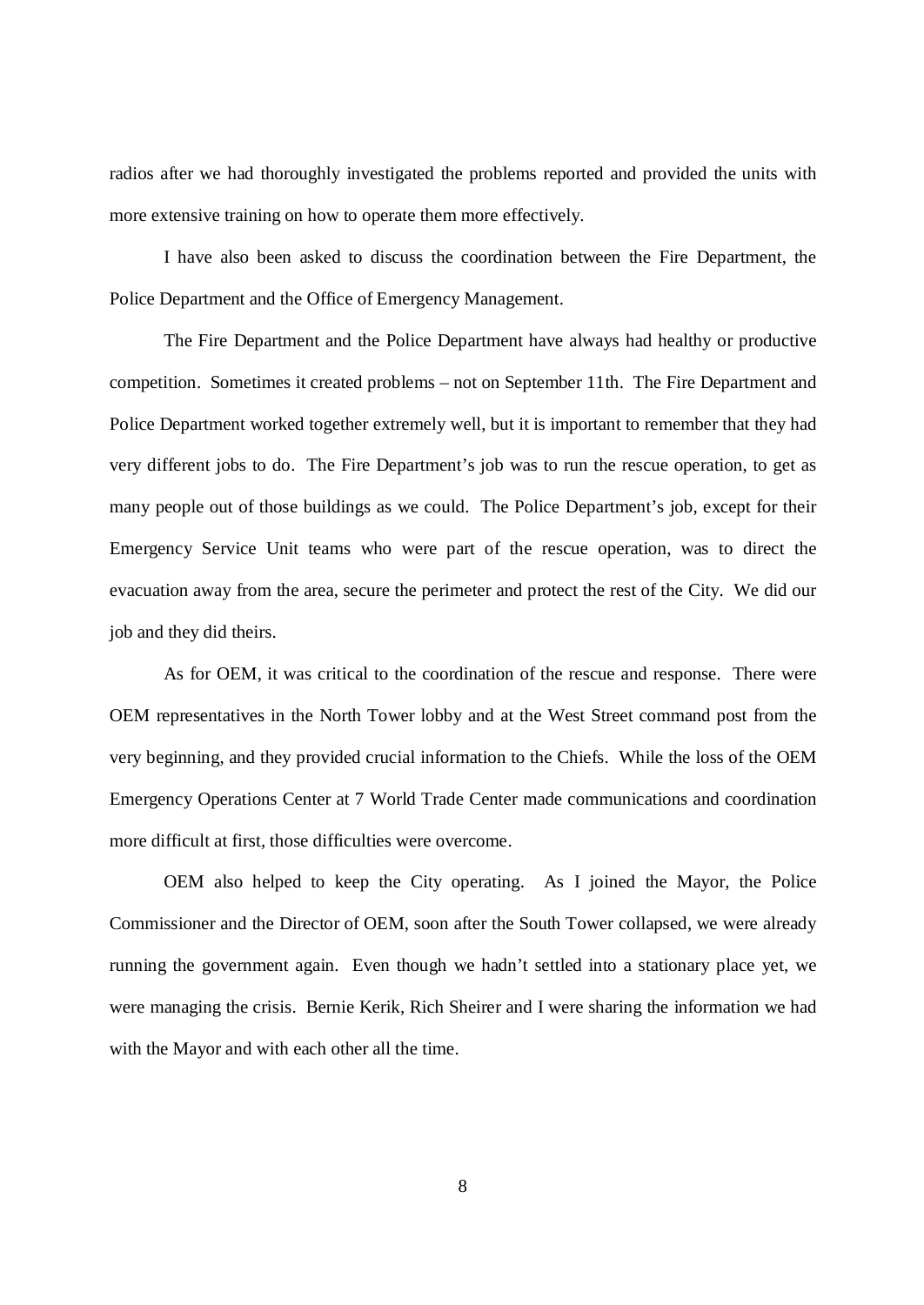I have always thought that OEM was an excellent concept, and the agency was very important to the Fire Department. It provided operational support and resources we would not have otherwise had. At an emergency, we were able to concentrate on rescues and fighting fires, and we could rely on OEM to make sure all other concerns and issues were taken care of, either by OEM or through other agencies.

OEM also improved and increased inter-agency training by conducting numerous joint exercises with the Fire Department, the Police Department, and other City agencies. We had established protocols and plans for agencies to work together depending on the type of emergency and the circumstances. In addition, the Fire Department conducted training and drills internally, and we had a great deal of experience because there are so many emergencies in this City every day. While none of us had trained for this exact incident, or even imagined anything of this size, we were the best prepared Fire Department, and city, in the country.

There is much more to the story of 9/11 than what happened between 8:46 and 10:26am. When the South Tower collapsed, I was on the street on my way to meet the Mayor. I didn't know what had happened at first, I thought that only part of the tower had fallen. When I realized the whole tower had come down, I was stunned. When the North Tower came down 25 minutes later, I became numb. But I knew we had to go on. We all knew it.

We had lost so many of our most experienced and exceptional chiefs, firefighters, and police officers. And we had lost so many civilians. But the rescue operation continued, a new command center was up and running at the Police Academy within hours, and the FDNY continued to serve her City.

More than 15,000 people, including EMTs, paramedics and civilians, worked in the Fire Department. All of them gave bravely and unselfishly throughout one of the greatest tragedies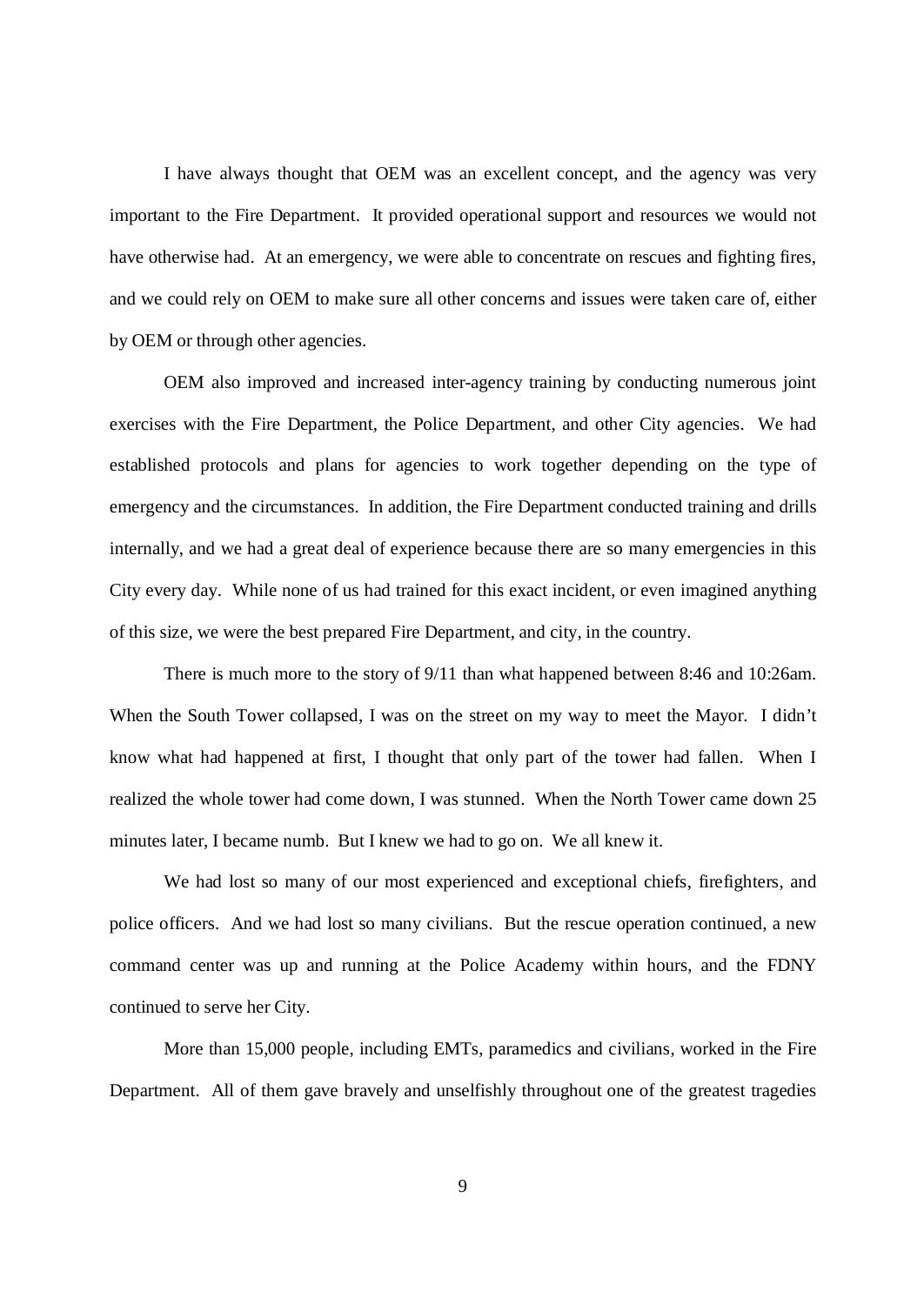our country has ever faced. In the days and months that followed 9/11, the sorrow and pain of our losses never subsided. The rescue and recovery operation continued for 24 hours a day, 7 days a week over the next eight months. We began to rebuild - to train a whole new generation. But we will always remember the courage, the dedication, and the sacrifice of our firefighters that day.

The events of 9/11 have had a profound and permanent effect on my life, and the lives of many others. While I have never been more devastated, I have also never been more proud than I was of the men and women of the New York City Fire Department on September 11, 2001.

\* \* \* \*

I ask the Commission to carefully consider how it explains and represents the information gathered about September 11th. In developing its findings and recommendations, the Commission should make every effort not to separate what was learned from the difficult and challenging conditions under which the knowledge was gained. To do so would be to turn the efforts of all involved into a remote analysis, devoid of the energy, passion and qualities of heroism which were such an integral part of what firefighters did that day. The information must be seen in the context of the people who actually lived through the incident, with all the immediate possibilities and problems they faced. The value of the Commission's work in protecting first responders and the public lies not only in the historical account of what was accomplished, but also in how policies are formulated based on what is learned from this process. The lessons learned should be used to shape a new vision of risk management in uncertain times.

\* \* \* \*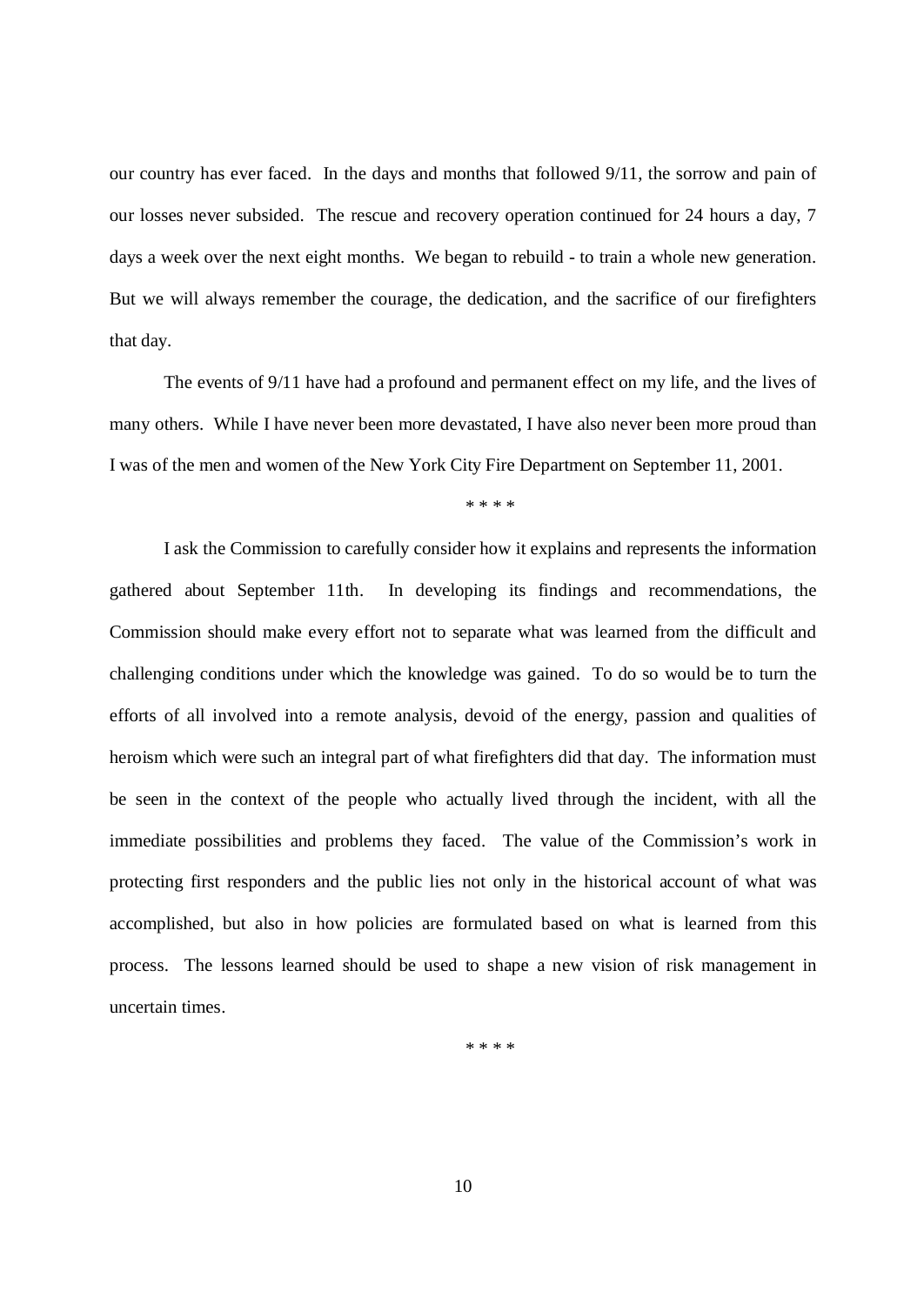I have been asked by the Commission to provide some recommendations based upon our experience –

- There should be wide adoption of national standards for staffing, promotion and credentialing in public safety and emergency management organizations. Managing a major response – especially a complex, multi-jurisdictional response – is one of the most important challenges facing the fire chiefs. Training and education policy must become integrated as part of the fabric of an agency's daily operations. Effective coordination among local, state, and federal responders at the scene of a response is a key factor in ensuring successful responses to major incidents. The concepts presented in the National Incident Management System published in March must be supported by leaders who are willing to revaluate current policy and make it more effective.
- There is no Fire Department in the world with enough resources to respond to catastrophic events like we did on 9/11. Regional planning and coordination with private entities, similar to what is being done in the National Capital Region, is necessary and should be replicated and institutionalized throughout the nation. The impact of the events of September 11, 2001 and the Blackout of August 2003, have highlighted the need for a regional coordination plan that has new policies, protocols, and procedures to improve coordination and communication in anticipation of potential future regional emergencies.
- "Interoperability" has become an important word since 9/11. Interoperability goes far beyond technology and must be resolved at the policy level first. Collaborative